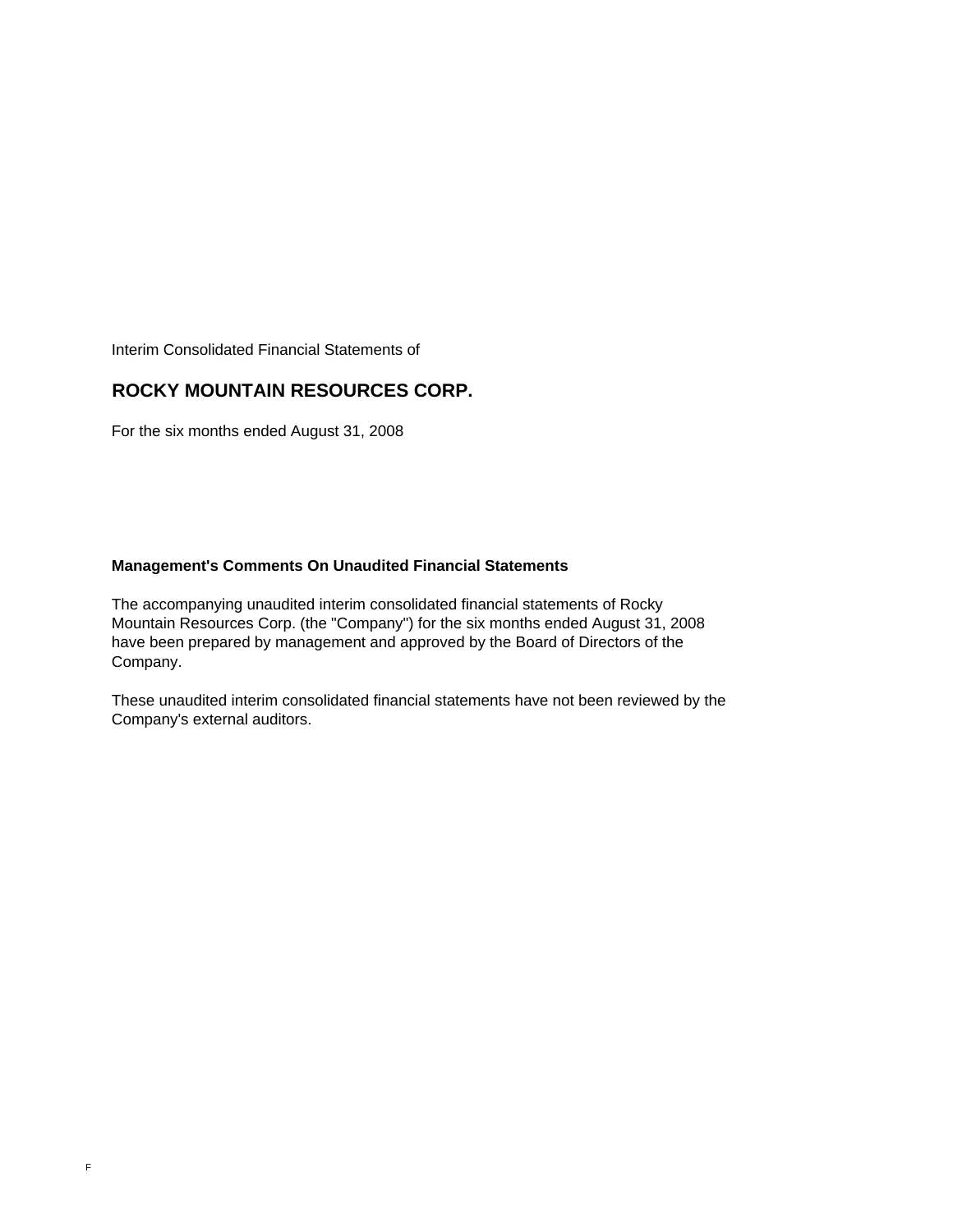# Rocky Mountain Resources Corp.

# Interim Consolidated Balance Sheets

*(Unaudited - Prepared by Management)*

|                                          | August 31<br>2008 | February 29<br>2008 |
|------------------------------------------|-------------------|---------------------|
| <b>ASSETS</b>                            |                   |                     |
| Current assets:                          |                   |                     |
| Cash                                     | \$1,108,179       | 2,215,100           |
| Amounts receivable                       | 11,317            | 30,826              |
| Prepaid expenses                         | 13,385            | 5,020               |
|                                          | 1,132,881         | 2,250,946           |
| Equipment (Note 3)                       | 41,358            | 5,495               |
| <b>Reclamation bond</b>                  | 44,290            | 11,521              |
| Mineral properties (Note 4)              | 675,748           | 437,570             |
|                                          | \$1,894,277       | 2,705,532           |
| LIABILITIES AND SHAREHOLDERS' EQUITY     |                   |                     |
| <b>Current liabilities:</b>              |                   |                     |
| Accounts payable and accrued liabilities | \$<br>138,358     | 65,584              |
| Shareholders' equity:                    |                   |                     |
| Share capital (Note 5)                   | 4,257,228         | 4,224,531           |
| Contributed surplus                      | 376,180           | 320,504             |
| <b>Deficit</b>                           | (2,877,489)       | (1,905,087)         |
|                                          | 1,755,919         | 2,639,948           |
|                                          | \$1,894,277       | 2,705,532           |

See accompanying notes to consolidated financial statements.

Approved on behalf of the Board:

Signed: "Brian J. McAlister" Director

Signed: "Brian E. Bayley" **Director**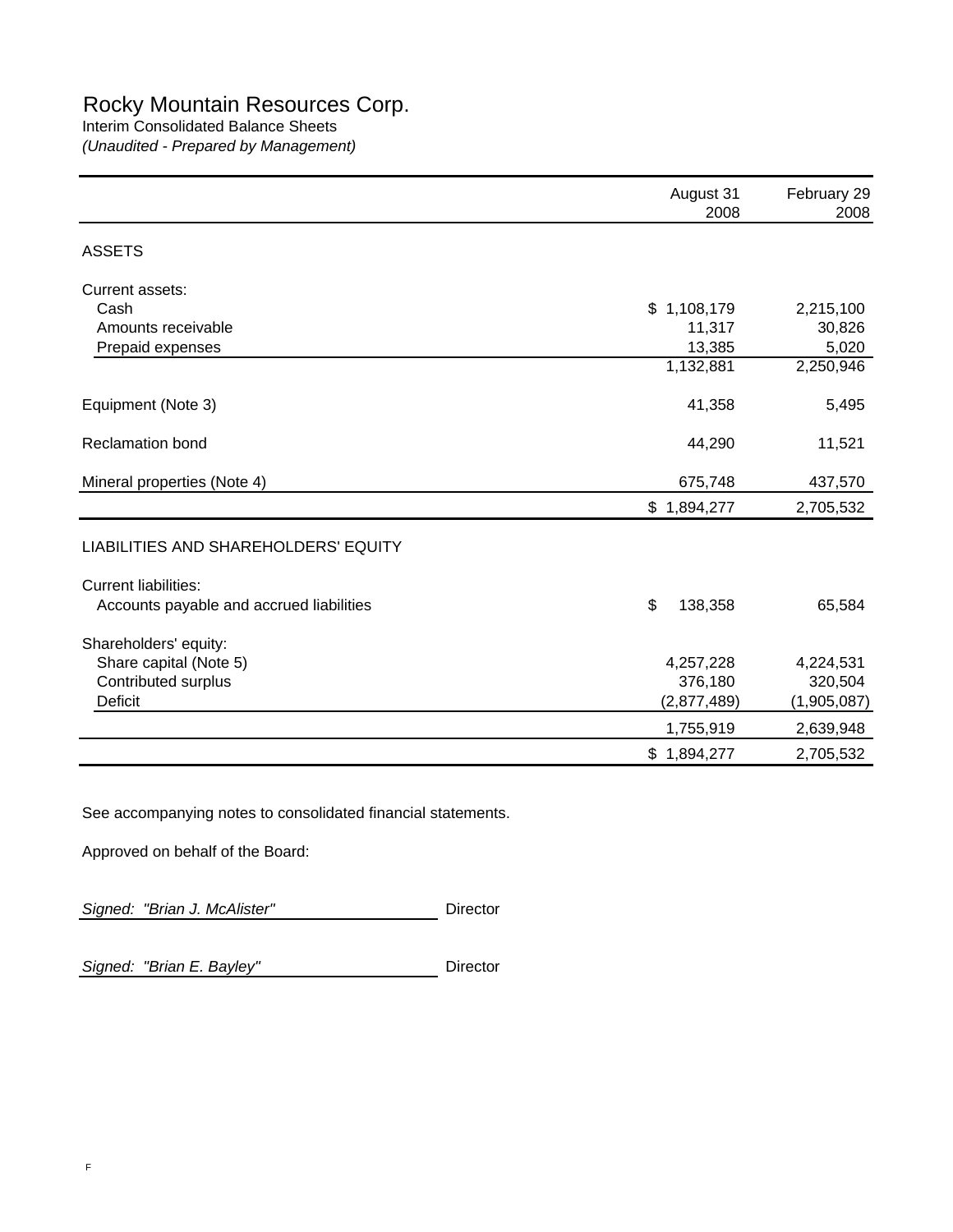# Rocky Mountain Resources Corp.

Interim Consolidated Statements of Loss and Deficit

*(Unaudited - Prepared by Management)*

|                                                         | Three months ended<br>August 31 |            | Six months ended<br>August 31 |                          |
|---------------------------------------------------------|---------------------------------|------------|-------------------------------|--------------------------|
|                                                         | 2008                            | 2007       | 2008                          | 2007                     |
| Mineral property expenditures (Note 4(b))               | \$<br>277,026                   | 356,713    | 515,060                       | 480,203                  |
| Expenses:                                               |                                 |            |                               |                          |
| Audit and legal                                         | 16,162                          | 9,707      | 49,033                        | 24,331                   |
| Consulting                                              | 4,653                           |            | 7,267                         |                          |
| Depreciation                                            | 2,861                           | 330        | 3,862                         | 683                      |
| Investor relations                                      | 20,745                          | 1,420      | 20,745                        | 1,420                    |
| Office and sundry                                       | 9,953                           | 3,311      | 21,307                        | 4,661                    |
| Office facilities and administrative services           | 15,846                          | 8,920      | 28,901                        | 16,733                   |
| Salaries and benefits                                   | 69,407                          | 10,621     | 213,520                       | 22,926                   |
| Shareholder information                                 | 1,718                           |            | 3,750                         |                          |
| Stock-based compensation                                | 35,023                          | L.         | 64,023                        | $\overline{\phantom{a}}$ |
| Transfer agent, listing and filing fees                 | 3,988                           | 1,050      | 15,515                        | 3,435                    |
| Travel                                                  | 8,978                           | 1,238      | 35,272                        | 1,295                    |
|                                                         | 189,334                         | 36,597     | 463,195                       | 75,484                   |
| Other (income) expenses:                                |                                 |            |                               |                          |
| Interest income                                         | (7,603)                         | (6, 262)   | (20, 394)                     | (16, 723)                |
| Foreign exchange                                        | (43,581)                        | 20,513     | (56, 018)                     | 18,110                   |
| Property review costs                                   | 4,915                           | 28,279     | 6,092                         | 52,323                   |
| Mineral properties abandoned                            | 64,467                          |            | 64,467                        |                          |
|                                                         |                                 |            |                               |                          |
|                                                         | 18,198                          | 42,530     | (5, 853)                      | 53,710                   |
| Net loss and comprehensive loss for the period          | 484,558                         | 435,840    | 972,402                       | 609,397                  |
| Deficit, beginning of period                            | 2,392,931                       | 648,580    | 1,905,087                     | 475,023                  |
| Deficit, end of period                                  | \$2,877,489                     | 1,084,420  | 2,877,489                     | 1,084,420                |
|                                                         |                                 |            |                               |                          |
| Basic and diluted loss per share                        | \$<br>0.03                      | 0.04       | 0.07                          | 0.05                     |
| Weighted average number of<br>common shares outstanding | 14,565,936                      | 11,729,000 | 14,557,943                    | 11,729,000               |

See accompanying notes to consolidated financial statements.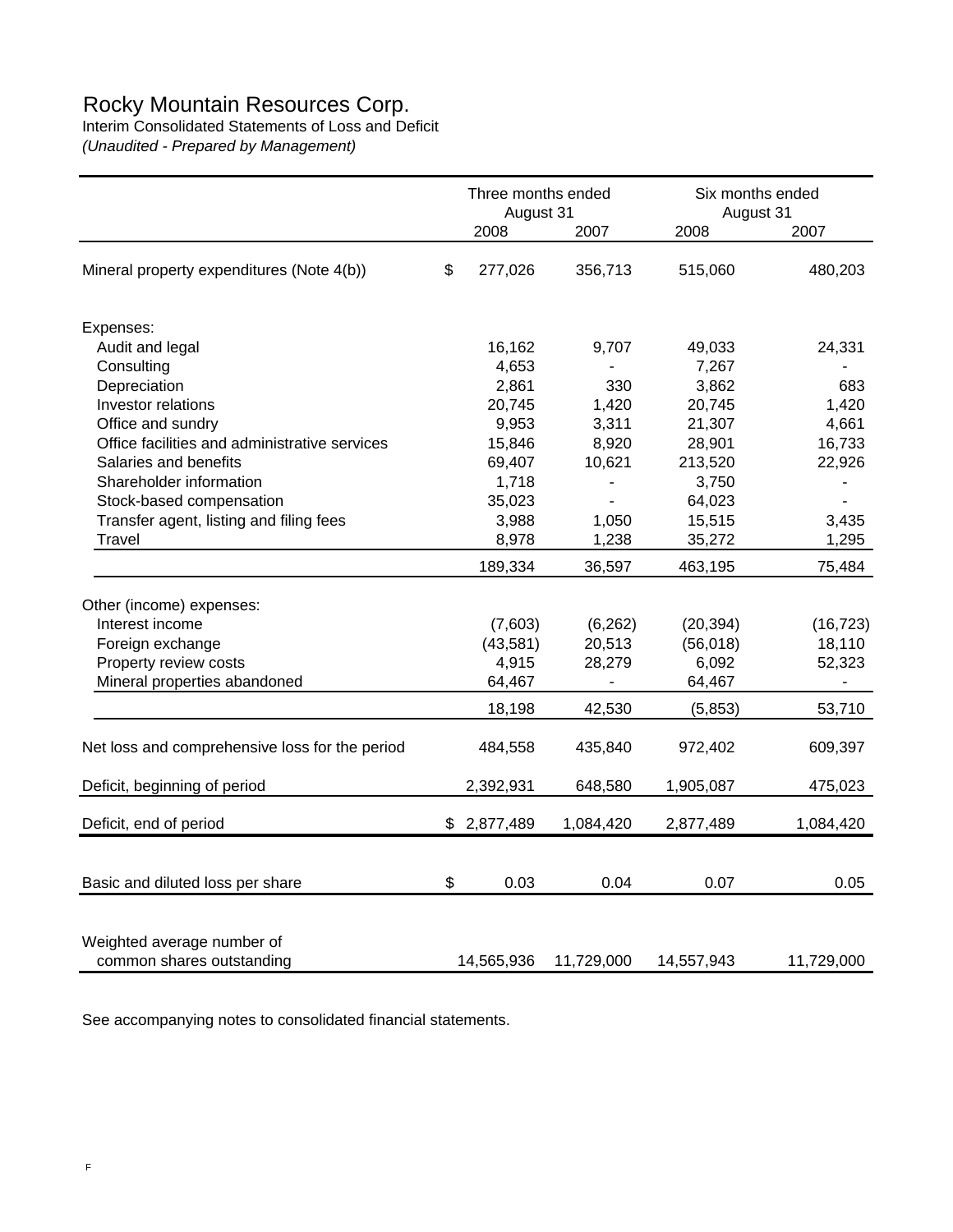# Rocky Mountain Resources Corp.

Interim Consolidated Statements of Cash Flow

*(Unaudited - Prepared by Management)*

|                                                               | Three months ended<br>August 31 |             | Six months ended<br>August 31 |               |            |
|---------------------------------------------------------------|---------------------------------|-------------|-------------------------------|---------------|------------|
|                                                               |                                 | 2008        | 2007                          | 2008          | 2007       |
|                                                               |                                 |             |                               |               |            |
| Cash provided by (used for):                                  |                                 |             |                               |               |            |
| Operating activities:                                         |                                 |             |                               |               |            |
| Loss for the period                                           | \$                              | (484, 558)  | (435, 840)                    | (972, 402)    | (609, 397) |
| Items not involving cash                                      |                                 |             |                               |               |            |
| Depreciation                                                  |                                 | 2,861       | 330                           | 3,862         | 683        |
| Mineral properties abandoned                                  |                                 | 64,467      |                               | 64,467        |            |
| Stock-based compensation                                      |                                 | 35,023      |                               | 64,023        |            |
| Changes in non-cash working capital balances:                 |                                 |             |                               |               |            |
| Amounts receivable                                            |                                 | 2,701       | (13, 916)                     | 19,509        | (23, 230)  |
| Prepaid expenses                                              |                                 | (1, 913)    | 28,125                        | (8, 365)      | 34,607     |
| Accounts payable and accrued liabilities                      |                                 | (84, 712)   | 54,093                        | 72,774        | 54,506     |
|                                                               |                                 | (466, 131)  | (367, 208)                    | (756, 132)    | (542, 831) |
| Investing activities:                                         |                                 |             |                               |               |            |
| <b>Reclamation bonds</b>                                      |                                 | (32,668)    | 157                           | (32,769)      | (12, 362)  |
| Purchase of equipment                                         |                                 | (30, 711)   |                               | (39, 725)     | (4,094)    |
| Mineral properties                                            |                                 | (257, 574)  | (53, 301)                     | (302, 645)    | (147, 264) |
|                                                               |                                 | (320,953)   | (53, 144)                     | (375, 139)    | (163, 720) |
| Financing activities:                                         |                                 |             |                               |               |            |
| <b>Exercise of warrants</b>                                   |                                 | 24,350      |                               | 24,350        |            |
| Deferred financing costs                                      |                                 |             | (141, 692)                    |               | (166, 692) |
|                                                               |                                 | 24,350      | (141, 692)                    | 24,350        | (166, 692) |
|                                                               |                                 |             |                               |               |            |
| Decrease in cash                                              |                                 | (762, 734)  | (562, 044)                    | (1, 106, 921) | (873, 243) |
| Cash, beginning of period                                     |                                 | 1,870,913   | 934,097                       | 2,215,100     | 1,245,296  |
| Cash, end of period                                           |                                 | \$1,108,179 | 372,053                       | 1,108,179     | 372,053    |
|                                                               |                                 |             |                               |               |            |
| Supplementary cash flow information:                          |                                 |             |                               |               |            |
| Cash amount of payments received (made):<br>Interest received | \$                              | 7,603       | 6,262                         | 20,394        | 16,723     |
| Non-cash financing and investing activities:                  |                                 |             |                               |               |            |
| Fair value of warrants transferred to share                   |                                 |             |                               |               |            |
| capital from contributed surplus on exercise                  |                                 |             |                               |               |            |
| of warrants                                                   |                                 | 8,347       |                               | 8,347         |            |

See accompanying notes to consolidated financial statements.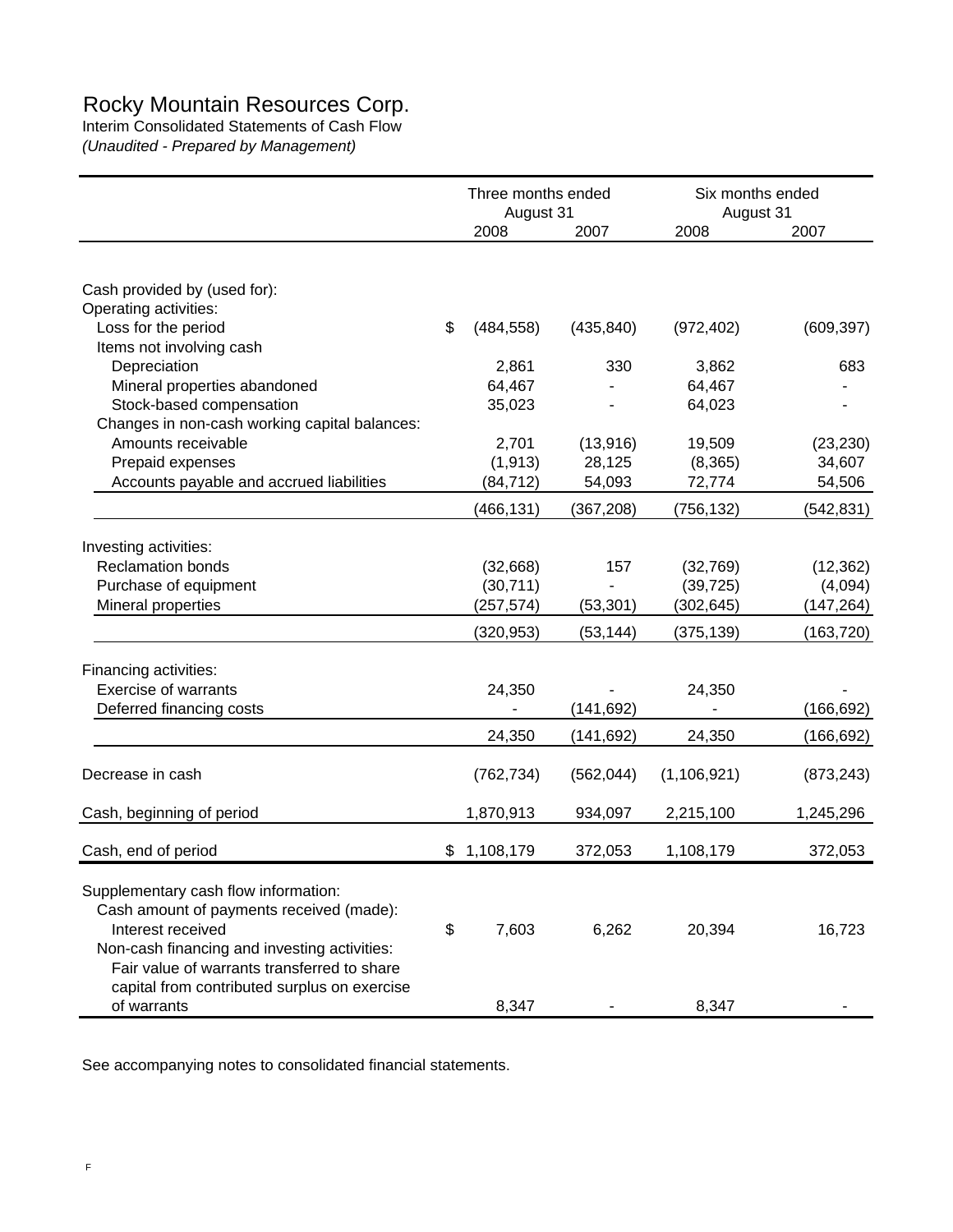1. Nature of operations and ability to continue as a going concern:

The Company is an exploration stage public company whose shares trade on the TSX Venture Exchange. The Company is engaged principally in the acquisition, exploration and development of resource properties. The recovery of the Company's investment in resource properties and attainment of profitable operations is principally dependent upon financing being arranged by the Company to continue operations, explore and develop the resource properties and the discovery, development and sale of ore reserves. The outcome of these matters cannot presently be determined because they are contingent on future events.

These financial statements have been prepared in accordance with generally accepted accounting principles applicable to a going concern, which assumes that the Company will be able to meet its obligations and continue its operations for its next fiscal year. Realization values may be substantially different from carrying values as shown and these financial statements do not give effect to adjustments that would be necessary to the carrying values and classification of assets and liabilities should the Company be unable to continue as a going concern. At August 31, 2008, the Company had not yet achieved profitable operations, has accumulated losses of \$2,877,439 since inception, had working capital of \$994,523 and expects to incur further losses in the development of its business. The Company's ability to continue as a going concern is dependent upon its ability to generate future profitable operations and /or to obtain the necessary financing to meet its obligations and repay its liabilities arising from normal business operations when they come due.

2. Basis of presentation:

l

These unaudited interim consolidated financial statements have been prepared in accordance with Canadian generally accepted accounting principles for interim financial statements. Accordingly, they do not include all of the information and footnotes required by generally accepted accounting principles for complete financial statements. In the opinion of management, the accompanying financial information reflects all adjustments, consisting primarily of normal and recurring adjustments considered necessary for fair presentation of the results for the interim period. Operating results for the six months ended August 31, 2008 are not necessarily indicative of the results that may be expected for the year ending February 28, 2009. These interim consolidated financial statements follow the same accounting policies as set out in Note 3 to the audited consolidated financial statements of the Company for the year ended February 29, 2008, except that the Company has adopted the following CICA standards effective for the Company's first quarter commencing March 1, 2008:

#### Capital Disclosures

CICA Handbook Section 1535, Capital Disclosures, establishes standards for disclosing information about the Company's objectives, policies and processes for managing capital (See Note 9).

#### Financial Instruments Disclosures

CICA Handbook Section 3862, Financial Instruments – Disclosures and Handbook Section 3863, Financial Instruments – Presentation, require entities to provide disclosure of quantitative and qualitative information in their financial statements that enable users to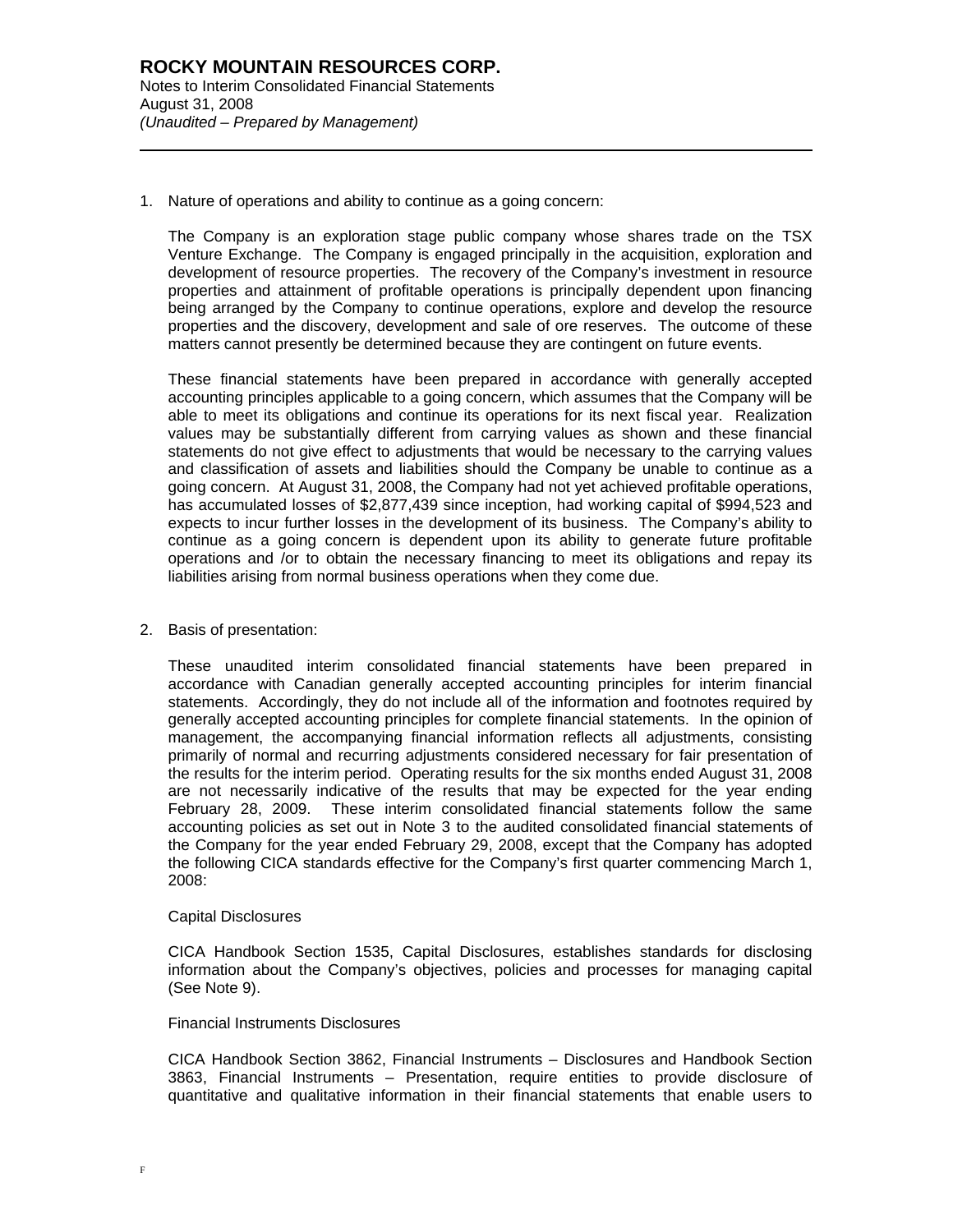evaluate (a) the significance of financial instruments for the Company's financial position and performance; and (b) the nature and extent of risks arising from financial instruments to which the Company is exposed during the period and at the balance sheet date, and management's objectives, policies and procedures for managing such risks (See Note 8).

#### Assessing Going Concern

CICA Handbook Section 1400, General Standards on Financial Statements Presentation, has been amended to include requirements to assess and disclose a company's ability to continue as a going concern (See Note 1).

Future pronouncements

Convergence with International Financial Reporting Standards

In February 2008, The Canadian Accounting Standards Board confirmed that convergence to International Financial Reporting Standards ("IFRS") will be required in Canada. The Company will be required to report using IFRS beginning March 1, 2011 for interim and annual financial statements with appropriate comparative data from the prior year. The Company has begun the process of evaluating the impact of the change to IFRS.

3. Equipment:

l

|                  | February 29, |           | August 31, |
|------------------|--------------|-----------|------------|
|                  | 2008         | Additions | 2008       |
| Field equipment  |              |           |            |
| Cost             | \$3,700      |           | \$3,700    |
| Depreciation     | (1,039)      | (327)     | (1,366)    |
| Office equipment |              |           |            |
| Cost             | 4,094        | 39,725    | 43,819     |
| Depreciation     | (1,260)      | (3,535)   | (4, 795)   |
| Total            | \$5,495      | \$35,863  | \$41,358   |

- 4. Mineral properties:
	- (a) Goodsprings Property, Nevada, USA:

The Company has decided not to proceed with the Goodsprings project, as efforts to attract a joint venture partner were unsuccessful. Acquisition costs of \$64,467 were written off.

(b) Paris Foothills, Idaho, USA:

On December 18, 2007, the Company entered into a Mineral Lease Agreement to acquire rights to explore certain mineral properties in Bear Lake County, Idaho for a series of annual payments and advances upon the royalties payable as follows:

| US\$25,000 (paid) | Upon execution of Agreement                            |
|-------------------|--------------------------------------------------------|
| US\$25,000        | On or before December 18, 2009 and annually thereafter |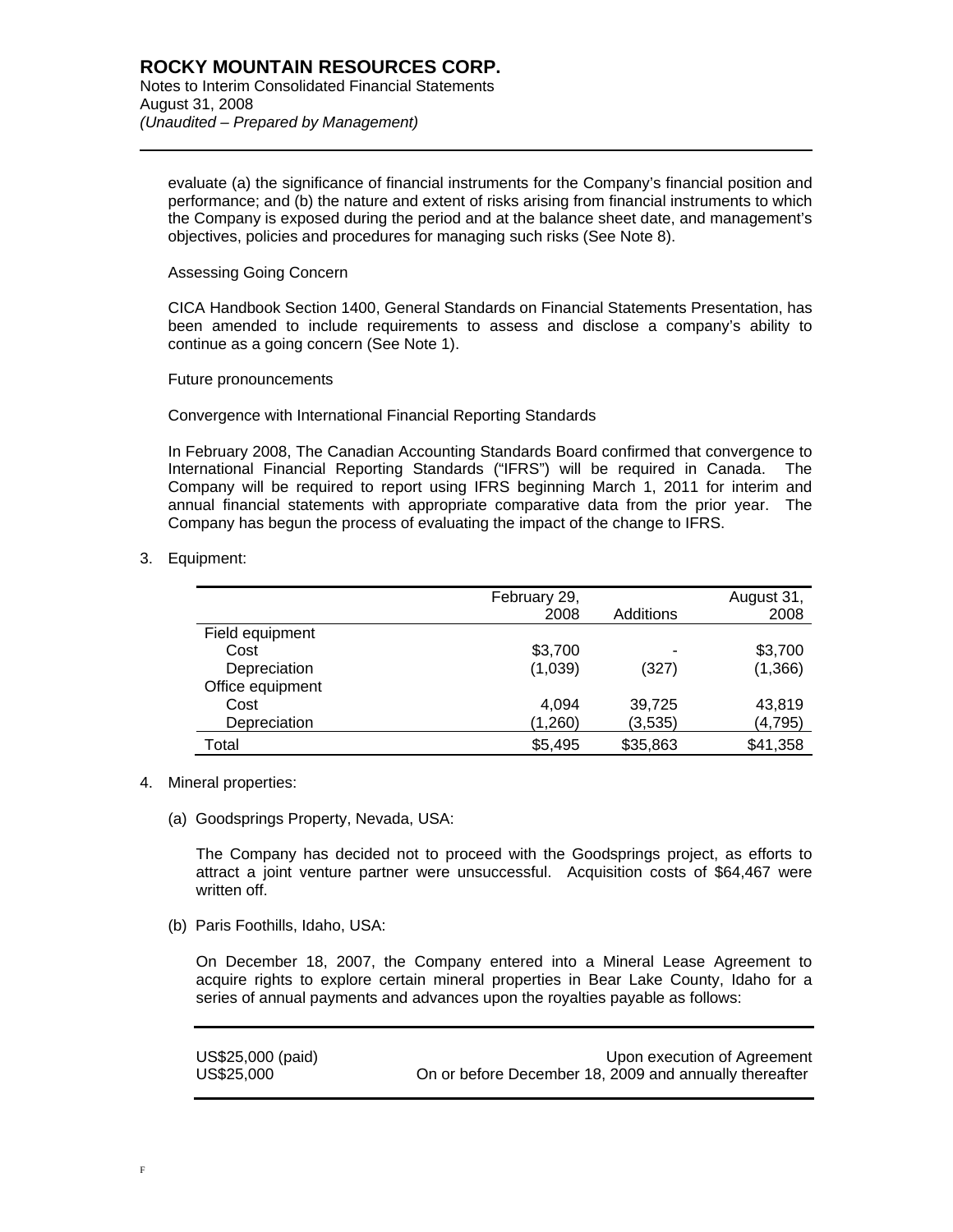l

The Company is to pay a production royalty to the Lessor of 3% of net smelter returns from any mineral substances produced and sold from the property.

On June 18, 2008, the Company was granted exploration permits for three tracts of land owned by the State of Idaho and administered by the Idaho Department of Lands. The permits grant the Company permission to conduct exploration activities on the state lands for a period of 2 ½ years, until December 31, 2010. A one time fee of \$500 was paid for each permit, and each permit required the company to post a \$10,000 bond.

On August 9, 2008, the Company entered into two more Mineral Lease Agreements to acquire rights to explore certain mineral properties in Bear Lake County, Idaho for a series of annual payments and advances upon the royalties payable as follows:

| US\$25,000 (paid) | Signing bonus upon execution of Agreement           |
|-------------------|-----------------------------------------------------|
| US\$60,000 (paid) | Upon execution of Agreement                         |
| US\$60.000        | On or before August 9, 2009 to 2012                 |
| US\$80,000        | On or before August 9, 2013 to 2017                 |
| US\$100,000       | On or before August 9, 2018 and annually thereafter |

The Company is to pay a production royalty to the Lessor of 5% of the gross revenue received from the sale of all mineral substances owned by Lessor.

| US\$6,000 (paid)  | Signing bonus upon execution of Agreement           |
|-------------------|-----------------------------------------------------|
| US\$85,000 (paid) | Upon execution of Agreement                         |
| US\$85,000        | On or before August 9, 2009 to 2011                 |
| US\$105,000       | On or before August 9, 2012 to 2017                 |
| US\$125,000       | On or before August 9, 2018 and annually thereafter |

The Company is to pay a production royalty to the Lessor of 5% of the gross revenue received from the sale of all mineral substances owned by Lessor.

(c) The summary of mineral property acquisition costs is as follows:

|                             | February 29, |           |             | August 31, |
|-----------------------------|--------------|-----------|-------------|------------|
|                             | 2008         | Additions | Written-off | 2008       |
| Gibellini, Nevada, USA      | \$369,347    | \$71,633  | -           | \$440,980  |
| Goodsprings, Nevada, USA    | \$38,130     | \$26,337  | \$(64,467)  |            |
| Paris Foothills, Idaho, USA | \$30,093     | \$201,158 | -           | \$231,251  |
| Other Regional              |              | \$3,517   | -           | \$3,517    |
| Total                       | \$437,570    | \$302,645 | \$(64,467)  | \$675,748  |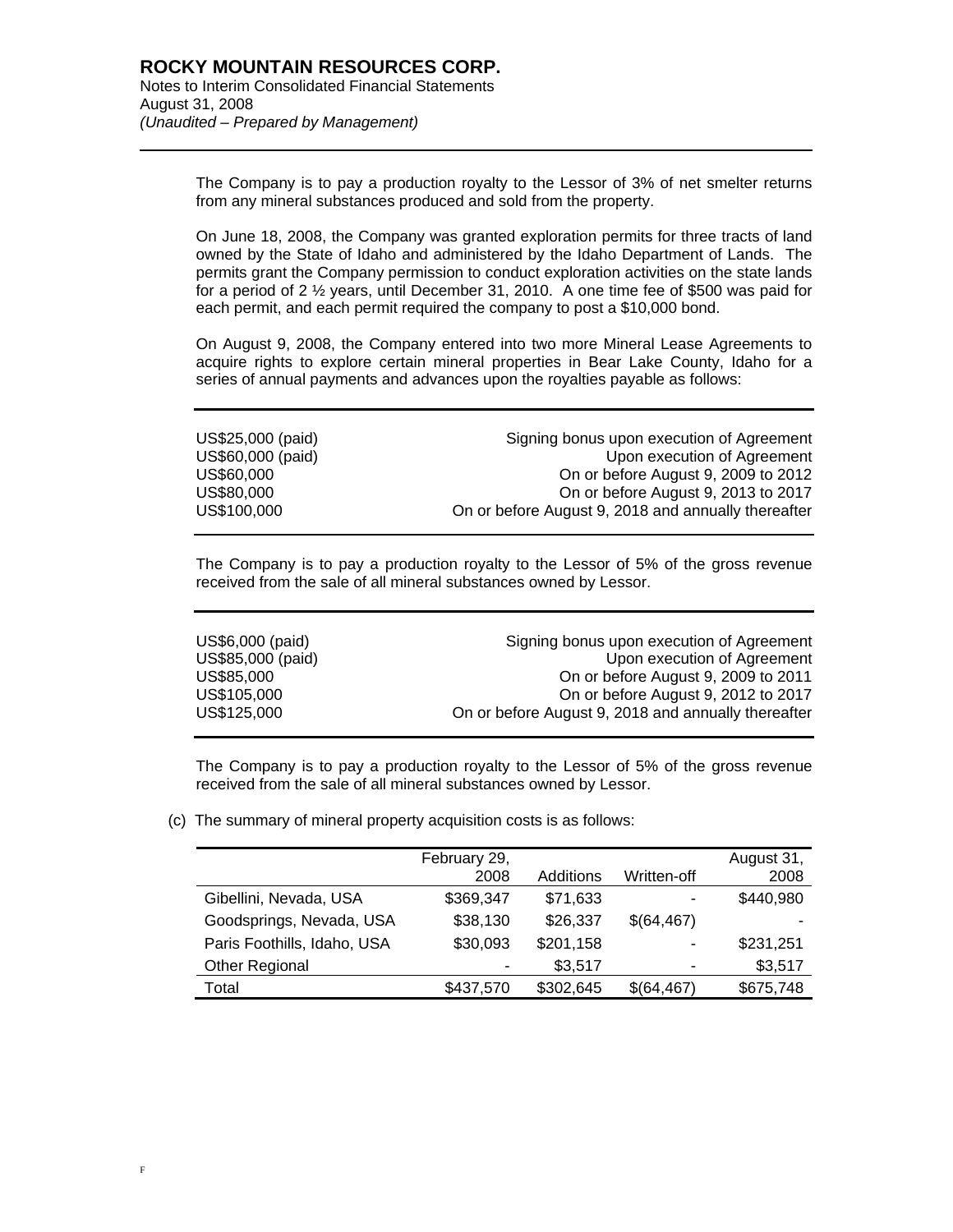# **ROCKY MOUNTAIN RESOURCES CORP.** Notes to Interim Consolidated Financial Statements August 31, 2008 *(Unaudited – Prepared by Management)*

l

(d) The details of exploration expenditures incurred and expensed on the Company's mineral properties during the six month periods ended August 31, 2008 and 2007 are as follows:

|                                      | Gibellini | Goodsprings | Paris<br><b>Foothills</b> | Other<br>Regional | Total     |
|--------------------------------------|-----------|-------------|---------------------------|-------------------|-----------|
|                                      | S         |             | S                         | ж.                | \$        |
| <b>Exploration expenditures:</b>     |           |             |                           |                   |           |
| Assays and analysis                  | 16,421    | 6,403       |                           |                   | 22,824    |
| Drilling                             | 121,207   |             |                           |                   | 121,207   |
| Engineering and consulting           | 33,917    | 10,240      | 50,925                    |                   | 95,082    |
| Equipment rental                     | 9,867     | 3,221       | 3,217                     |                   | 16,305    |
| Field office and supplies            | 6,743     | 388         | 3,786                     |                   | 10,917    |
| Insurance                            | 5,070     |             | 5,070                     |                   | 10,140    |
| Metallurgy                           | 34,204    |             |                           |                   | 34,204    |
| Property maintenance and taxes       | 20,093    | 1,798       | 6,540                     | 392               | 28,823    |
| Reclamation                          | 16,157    |             |                           |                   | 16,157    |
| Reproduction and drafting            | 5,732     |             | 696                       |                   | 6,428     |
| Scoping study                        | 114,662   |             |                           |                   | 114,662   |
| Travel and accommodation             | 12,910    | 1,941       | 21,569                    | 1,891             | 38,311    |
|                                      | 396,983   | 23,991      | 91,803                    | 2,283             | 515,060   |
| Cumulative exploration expenditures, |           |             |                           |                   |           |
| February 29, 2008                    | 724,421   | 58,766      | 8,864                     |                   | 792,051   |
| Cumulative exploration expenditures, |           |             |                           |                   |           |
| August 31, 2008                      | 1,121,404 | 82,757      | 100,667                   | 2,283             | 1,307,111 |

|                                      | Gibellini | Lake Owen | Total   |
|--------------------------------------|-----------|-----------|---------|
|                                      | \$        | \$        | \$      |
| <b>Exploration expenditures:</b>     |           |           |         |
| Assays and analysis                  | 2,967     | 70,253    | 73,220  |
| Drilling                             | 75,980    |           | 75,980  |
| Engineering and consulting           | 72,094    | 67,142    | 139,236 |
| Environmental consulting             | 660       | 1,458     | 2,118   |
| Field office and supplies            | 12,608    | 7,240     | 19,848  |
| Labour                               | 3,706     | 27,789    | 31,495  |
| Legal                                | 2,134     |           | 2,134   |
| Property maintenance and taxes       | 20,584    | 82,126    | 102,710 |
| Reproduction and drafting            | 467       | 244       | 711     |
| Travel and accommodation             | 10,813    | 21,938    | 32,751  |
|                                      | 202,013   | 278,190   | 480,203 |
| Cumulative exploration expenditures, |           |           |         |
| February 28, 2007                    | 231,098   | 129,914   | 361,012 |
| Cumulative exploration expenditures  |           |           |         |
| August 31, 2007                      | 433,111   | 408.104   | 841,215 |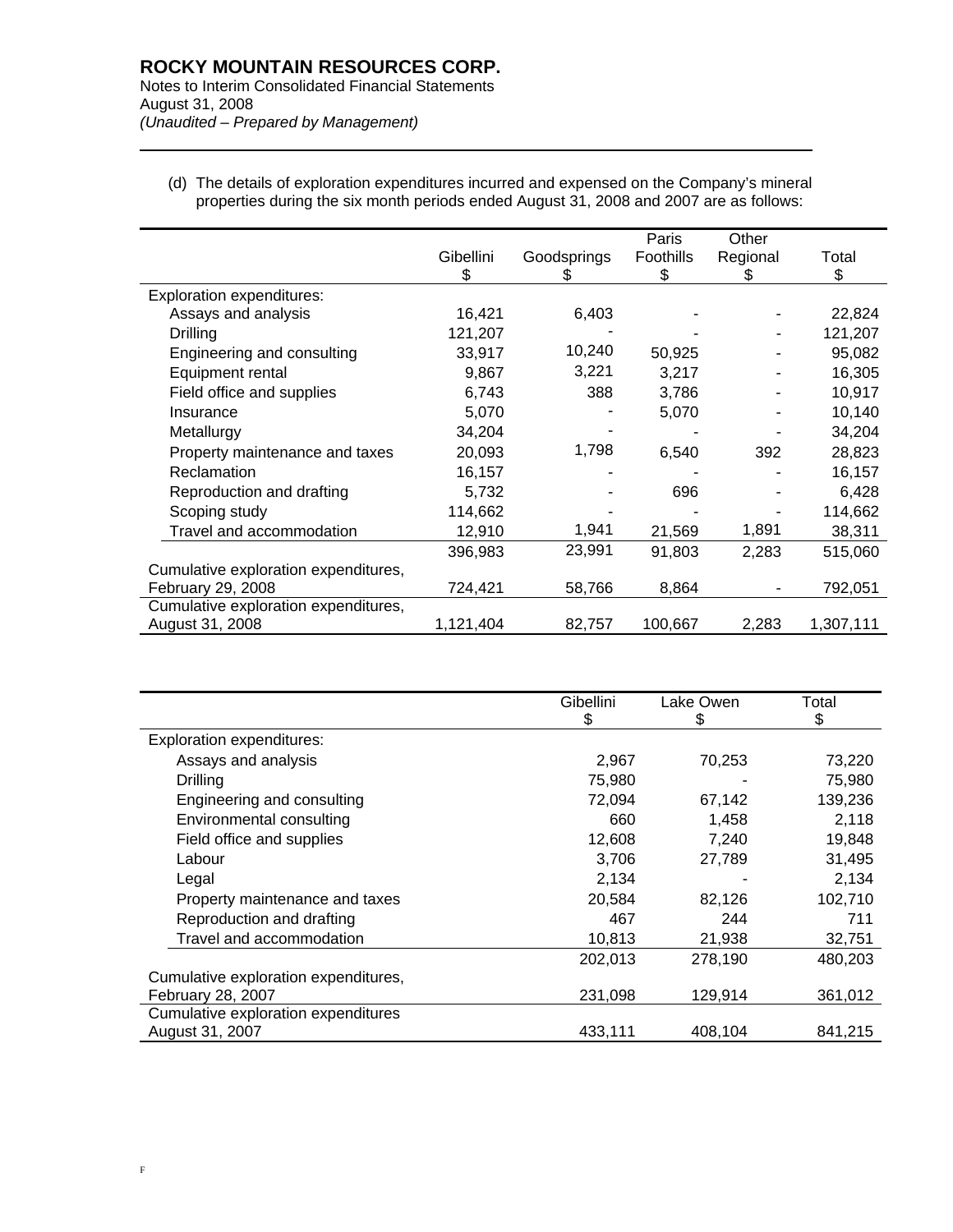## 5. Share capital:

l

#### (a) Authorized:

Unlimited number of common shares without par value.

(b) Issued:

|                                        | Number of     |                      |
|----------------------------------------|---------------|----------------------|
|                                        | <b>Shares</b> | <b>Stated Amount</b> |
|                                        |               |                      |
| Balance, February 29, 2008             | 14.549.950    | \$4,224,531          |
| Issued on exercise of agents' warrants | 24.350        | 32,697               |
| Balance, August 31, 2008               | 14,574,300    | \$4,257,228          |

Of the issued and outstanding common shares, 3,975,000 shares are held in escrow pursuant to the requirements of the TSX Venture Exchange ("Exchange"), to be released in accordance with Exchange policies.

(c) Share purchase options:

The continuity of share purchase options is as follows:

|                                 | Exercise<br>price | Balance,<br>February 29,<br>2008 | Granted | Exercised | Balance,<br>August 31, |
|---------------------------------|-------------------|----------------------------------|---------|-----------|------------------------|
| <b>Expiry Date</b>              |                   |                                  |         |           | 2008                   |
| February 12, 2013               | \$1.30            | 690,000                          | -       |           | 690,000                |
|                                 |                   |                                  |         |           |                        |
| Stock options exercisable       |                   |                                  |         |           | 300,000                |
|                                 |                   |                                  |         |           |                        |
| Weighted average exercise price |                   | \$1.30                           | -       | -         | \$1.30                 |

On February 12, 2008, the Company granted 690,000 options exercisable on or before February 12, 2013 at a price of \$1.30 per share. Of these options, 650,000 were subject to vesting provisions (40% vested on the grant date and 20% will vest on each of the next three anniversaries from the date of grant). The Company recorded a stock-based compensation expense of \$35,023 during the current period.

### (d) Agents warrants:

Warrants outstanding at August 31, 2008 are as follows:

| Expiry Date                        | Exercise<br>price | Balance,<br>February 29,<br>2008 | Granted | Exercised                | Balance,<br>August 31,<br>2008 |
|------------------------------------|-------------------|----------------------------------|---------|--------------------------|--------------------------------|
| September 18, 2008                 | \$1.00            | 154,050                          | -       | (24, 350)                | 129,700                        |
| Weighted average<br>exercise price |                   | \$1.00                           |         | $\overline{\phantom{0}}$ | \$1.00                         |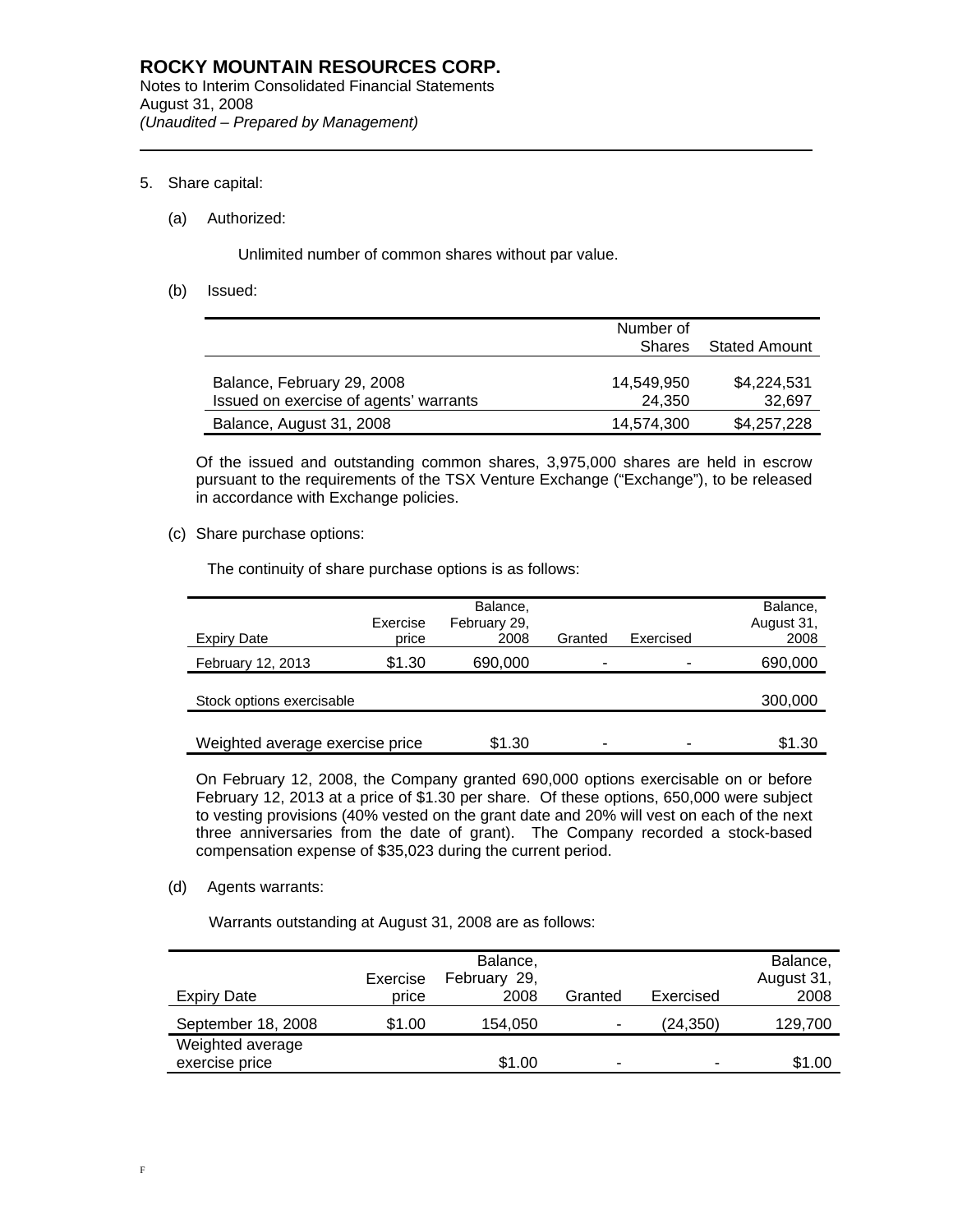# (e) Contributed surplus:

l

The continuity of contributed surplus is as follows:

|                                                             | Number of |           | Amounts   |          |           |
|-------------------------------------------------------------|-----------|-----------|-----------|----------|-----------|
|                                                             | Options   | Warrants  | Options   | Warrants | Total     |
| Balance, February 29, 2008                                  | 690.000   | 154.050   | \$267.696 | \$52.808 | \$320.504 |
| Amortized during the period<br>Exercised during the period, |           | -         | 64.023    |          | 64,023    |
| credited to share capital                                   |           | (24, 350) |           | (8.347)  | (8, 347)  |
| Balance, August 31, 2008                                    | 690,000   | 129.700   | \$331,719 | 44.461   | \$376,180 |

# 6. Related party transactions:

Related party transactions not otherwise disclosed on these financial statements consist of:

- (a) Office facilities and administrative services of \$24,000 to a company with a director and two officers in common;
- (b) Rent of \$400 to a director of the Company.
- (c) Accounts payable to a company with a director and two officers in common of \$4,727.

The above transactions were in the normal course of business and were measured at the exchange amount which is the amount agreed to by the related parties.

7. Segment disclosures:

The Company considers itself to operate in a single segment, being mineral exploration and development. Geographic information is as follows:

|                      | Canada   | <b>United States</b> | Total     |
|----------------------|----------|----------------------|-----------|
| August 31, 2008:     |          |                      |           |
| Loss from operations | \$99,646 | 872,756              | 972.402   |
| Identifiable assets  | 942.276  | 952,001              | 1,894,277 |
| August 31, 2007:     |          |                      |           |
| Loss from operations | \$35,641 | 583,756              | 619,397   |
| Identifiable assets  | 365,183  | 640,888              | 1,006,071 |

### 8. Management of financial risk:

The Company's financial instruments are exposed to certain financial risks, including currency risk, credit risk, liquidity risk, interest risk and price risk.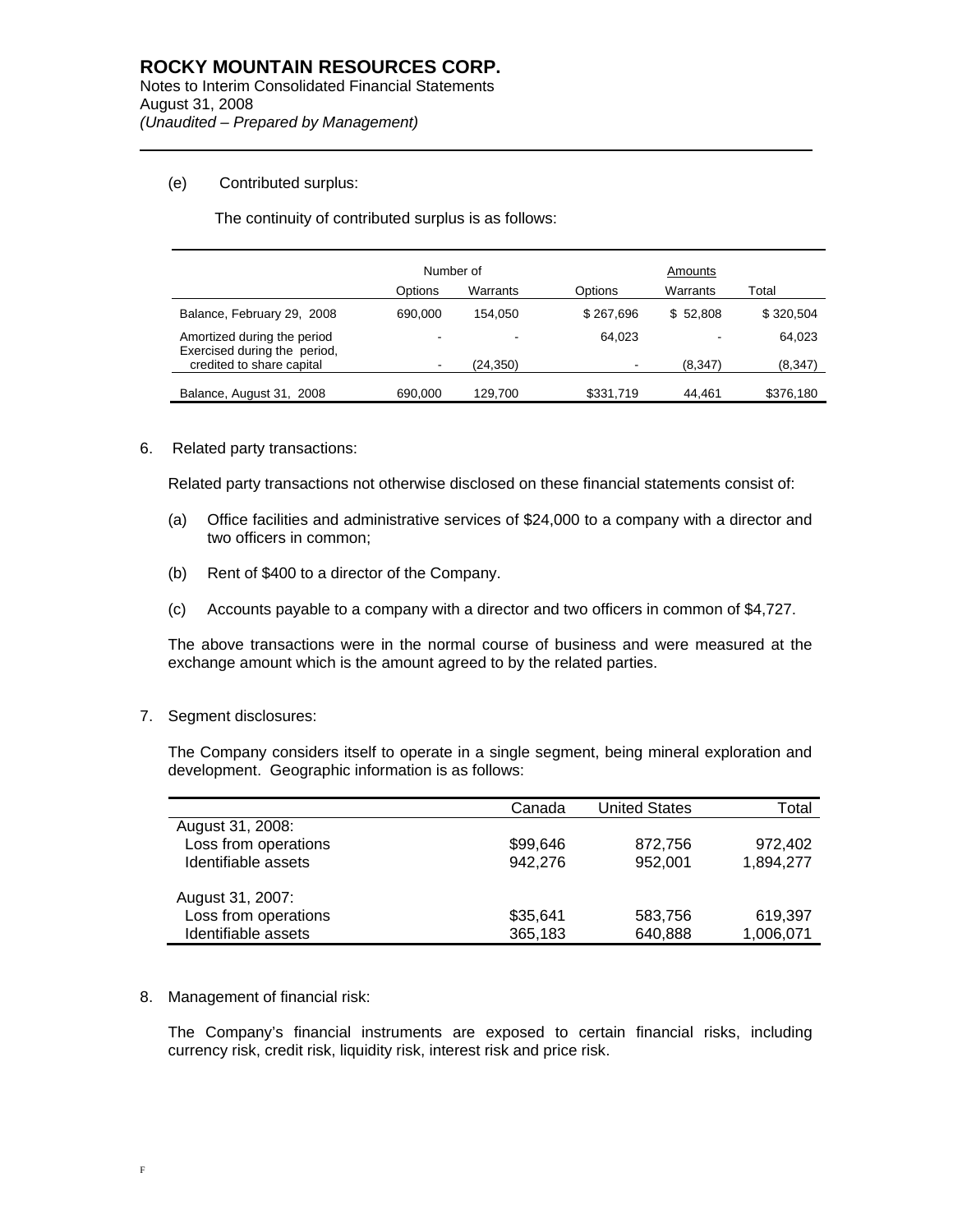### (a) Currency risk

l

The Company is exposed to the financial risk related to the fluctuation of foreign exchange rates. The Company operates in Canada and United States. A significant change in the currency exchange rates between the Canadian dollar relative to the U.S. dollar could have an effect on the Company's results of operations, financial position or cash flows. The Company has not hedged its exposure to currency fluctuations. The net exposure in financial instruments as at August 31, 2008 is not material.

(b) Credit risk

Credit risk is the risk of an unexpected loss if a third party to a financial instrument fails to meet its contractual obligations.

The Company's cash and cash equivalents are held through a large Canadian financial institution. These instruments mature at various dates over the current operating period and are normally for periods three months or less.

(c) Liquidity risk

The Company manages liquidity risk by maintaining adequate cash balances in order to meet short and long term business requirements. The Company believes that these sources will be sufficient to cover its cash requirements for the upcoming year. The Company's cash is invested in liquid investments with quality financial institutions and is available on demand for the Company's programs and is not invested in any asset backed commercial paper.

(d) Interest rate risk

Interest rate risk is the risk that the fair value or future cash flows of a financial instrument will fluctuate because of changes in market interest rates.

The risk that the Company will realize a loss as a result of a decline in the fair market value of the short-term investments included in cash and cash equivalents is limited because these investments are generally held to maturity.

(e) Price risk

Although the Company is not in production, the nature of the project potentially exposes the Company to price risk with respect to commodity prices. The Company monitors commodity prices to determine the appropriate course of action to be taken by the Company.